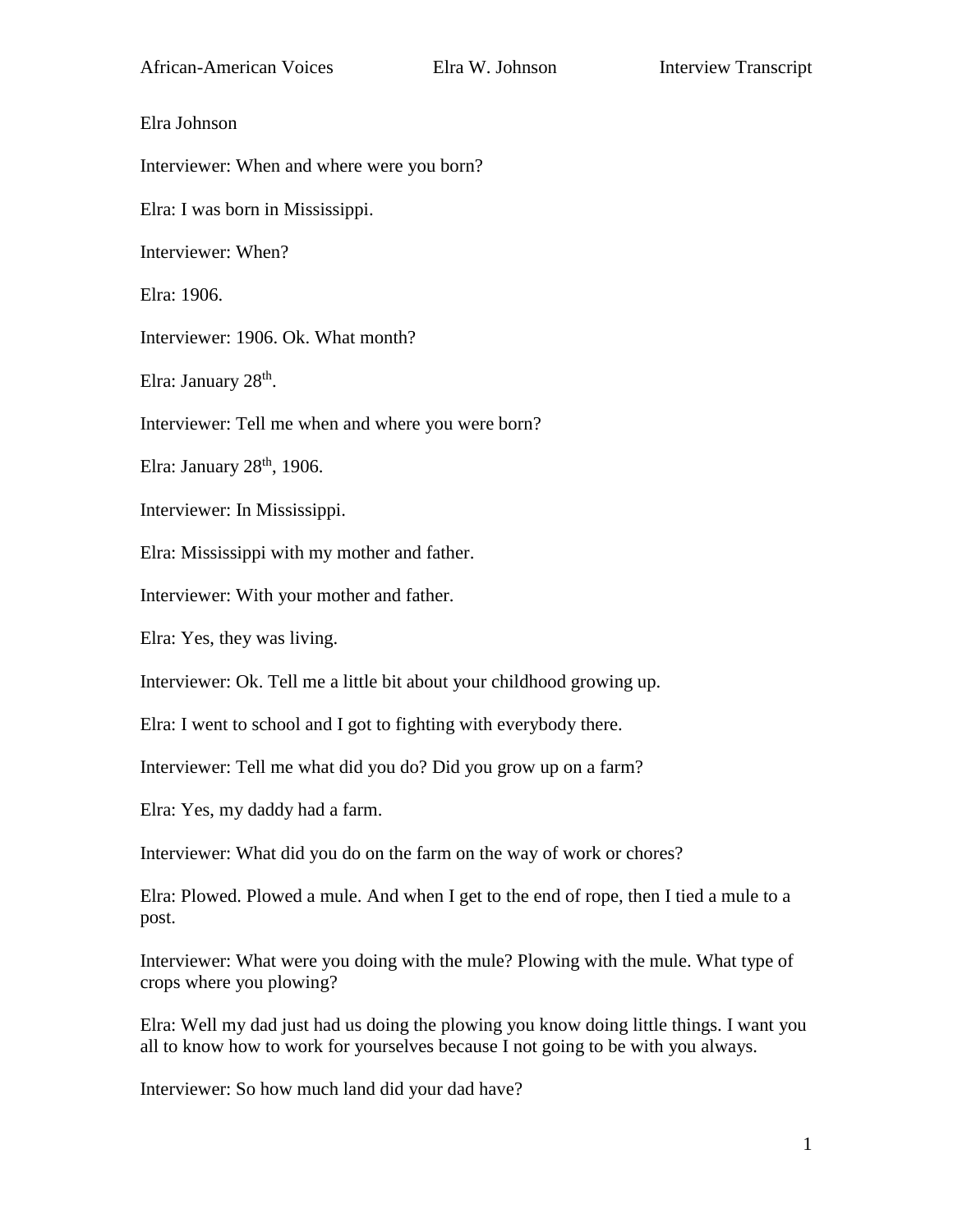Elra: Now, if I'm not making a mistake I'm thinking it is 290 acres of land.

Interviewer: 290 acres of land. Wow that is a lot.

Elra; If I'm not making a mistake.

Interviewer: What were you doing for fun growing up on the farm as a little girl?

Elra: I worked like the devil.

Interviewer: There was no time for fun.

Elra: No, there was no fun. We had to work. Yes we did.

Interviewer: So can you describe your father for me, what kind of a person was he?

Elra: My father was a tall, dark man with good hair.

Interviewer: So what did he try to instill in you growing up. How did he influence you?

Elra: He influenced me, he said, "Black hair," he called me Black hair, "do the thing that is right and don't let nobody turn you around."

Interviewer: Your grandfather. What was your grandfather's name?

Elra: His name was Bill Wade.

Interviewer: Bill Wade. Alright.

Elra: My uncle was named Henry Wade and my daddy was named Joseph Wade. Grandpa Fred was my momma's daddy, he was white.

Interviewer: Let's talk a little bit about you as a young adult. Let's talk a little bit about the business you started, your sewing business.

Elra: Sewing machine. I sewed for the public and I could make anything that a person wear. A coat, the pants, what they wear. I don't need to have nothing but a machine.

Interviewer: who taught you how to sew?

Elra: In those days they don't do that much you just went to a place where they train people if they want to learn something.

Interviewer: Ok. So then you would take what you learned and you would become a seamstress and sew a lot of clothes for people.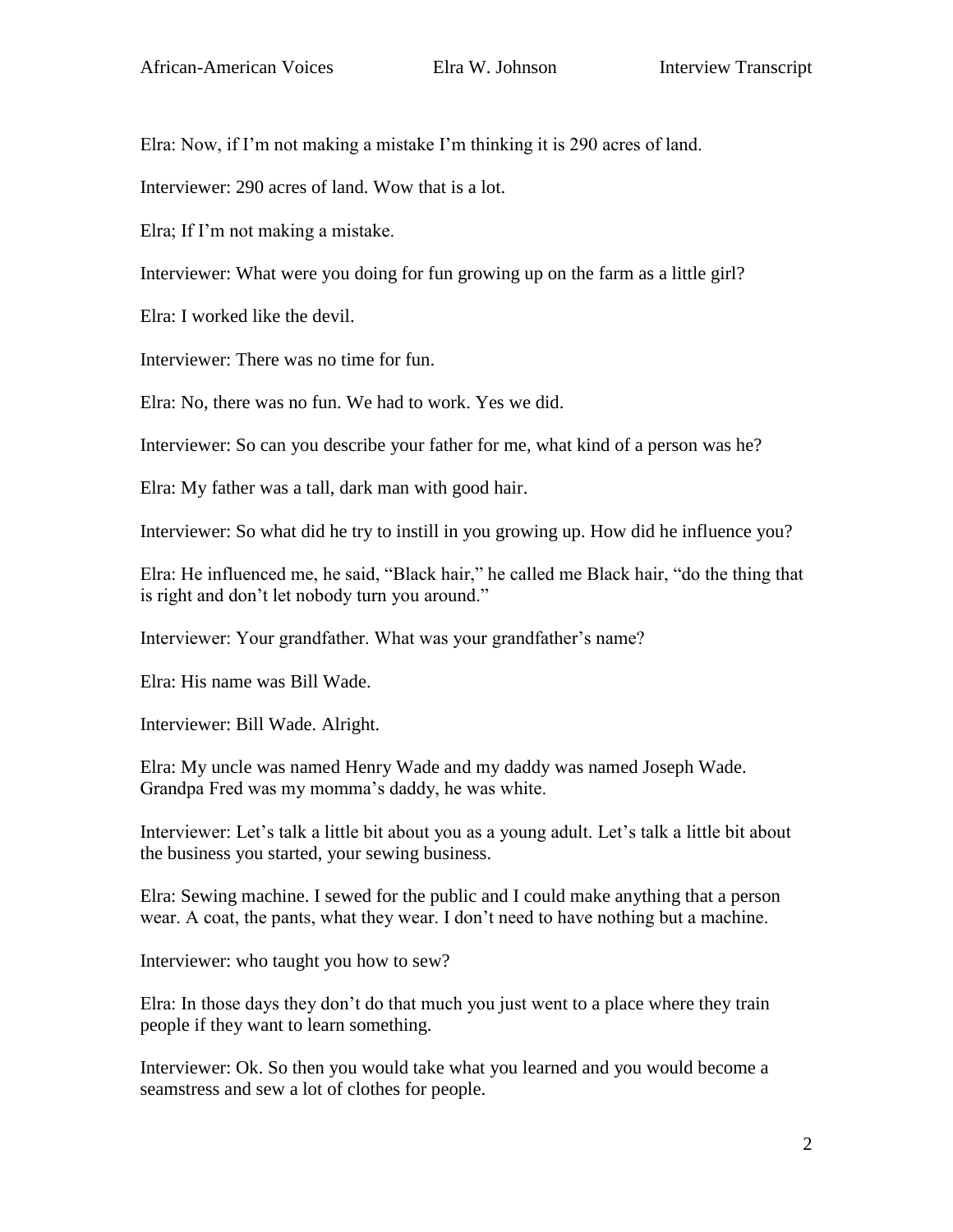Elra: I sewed for everybody in the community and some out of the community.

Interviewer: So how much would you sell a shirt for?

Elra: No more than about a dollar. And it had to be a nice one otherwise I wouldn't get that much.

Interviewer: What about a pair of pants.

Elra: Oh, it would be about a dollar and a half.

Interviewer: So you were a good sewer. People would come to you all the time.

Elra: All the time. It was me and Georgia Clark were the two seamstress among the colored race coming up in our time. Clark lived in West and I took care of Bowling Green and Durrant.

Interviewer: And you were born in Durrant, Mississippi.

Elra: Yes. My dad named Joe my momma named Minni.

Interviewer: Ok. Lets talk about you going on to get a nursing certification.

Elra: I did. I did. I got it.

Interviewer: What was it like being a nurse, why did you want to be a nurse?

Elra: I wanted to help sick people. Somebody was sick I always wanted to help somebody.

Interviewer: What hospital did you work at?

Elra; Durrant. Durrant Hospital.

Interviewer: So you like helping people.

Elra: I do and me and White, she was from West and me and her went together.

Interviewer: So you worked in the same hospital together.

Elra: Yes and me and her worked together.

Interviewer: And this was during segregated times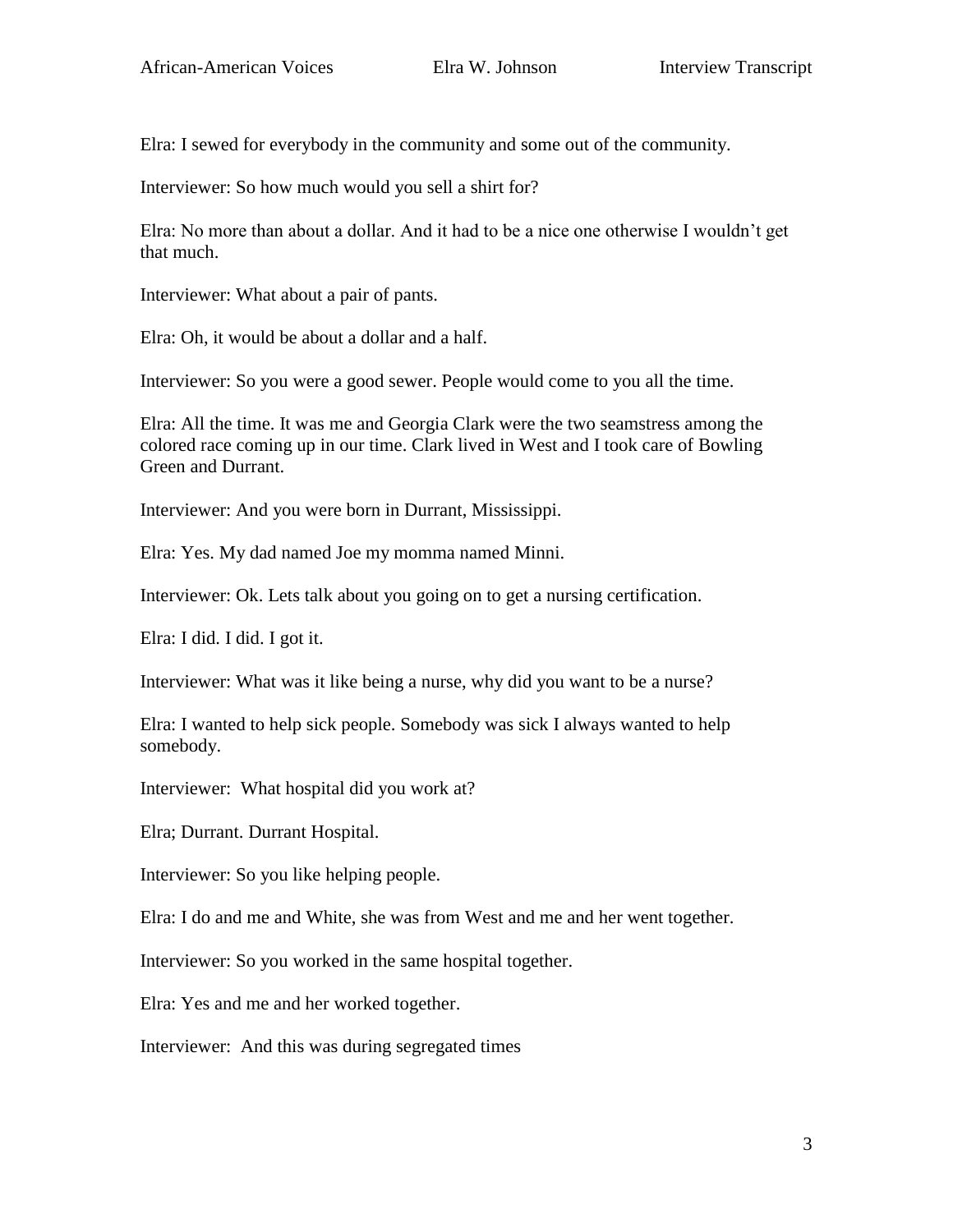Elra: Segregated times. And her momma didn't had one good and my momma just had one good. And this was told of us to get out there and do this and do that. And me and her got together. They let them come on out there and they put some weapons on us.

Interviewer: Do you remember working with any white or black patients.

Elra: All black patients.

Interviewer: Did you care for white patients.

Elra: They did not want to be with us period and I used to care for white peoples babies when they went out and did their own thing.

Interviewer: Ok. So being a nurse was something you wanted to do as child?

Elra: that was just what I wanted to do. When I got old enough to think about doing something that is just what I wanted to do, I wanted to help somebody.

Interviewer: Now also I know that you did work for a white family or several of white families going to their houses.

Elra: But I had to go in the back door. And when I left I had to go out the front. They had to check me to see what did I have.

Interviewer: Ok. So you work for white families they would hire you out to come in as a maid a cleaning lady.

Elra: No I didn't clean no houses I took care of the babies.

Interviewer: Ok. And what was that like for you? Did you enjoy it?

Elra: I enjoyed it. I fell clear down on the floor and a little boy climbed on my back and pulled my hair.

Interviewer: So were you paid a lot to do that?

Elra: No. They didn't give you that much.

Interviewer: So did they trust you?

Elra: They trusted me with their children. Whenever they get ready to go somewhere I have to go and stay at their house with their children until they get back and they called once or twice a week to see how they are doing.

Interviewer: Do you remember any of the families' names?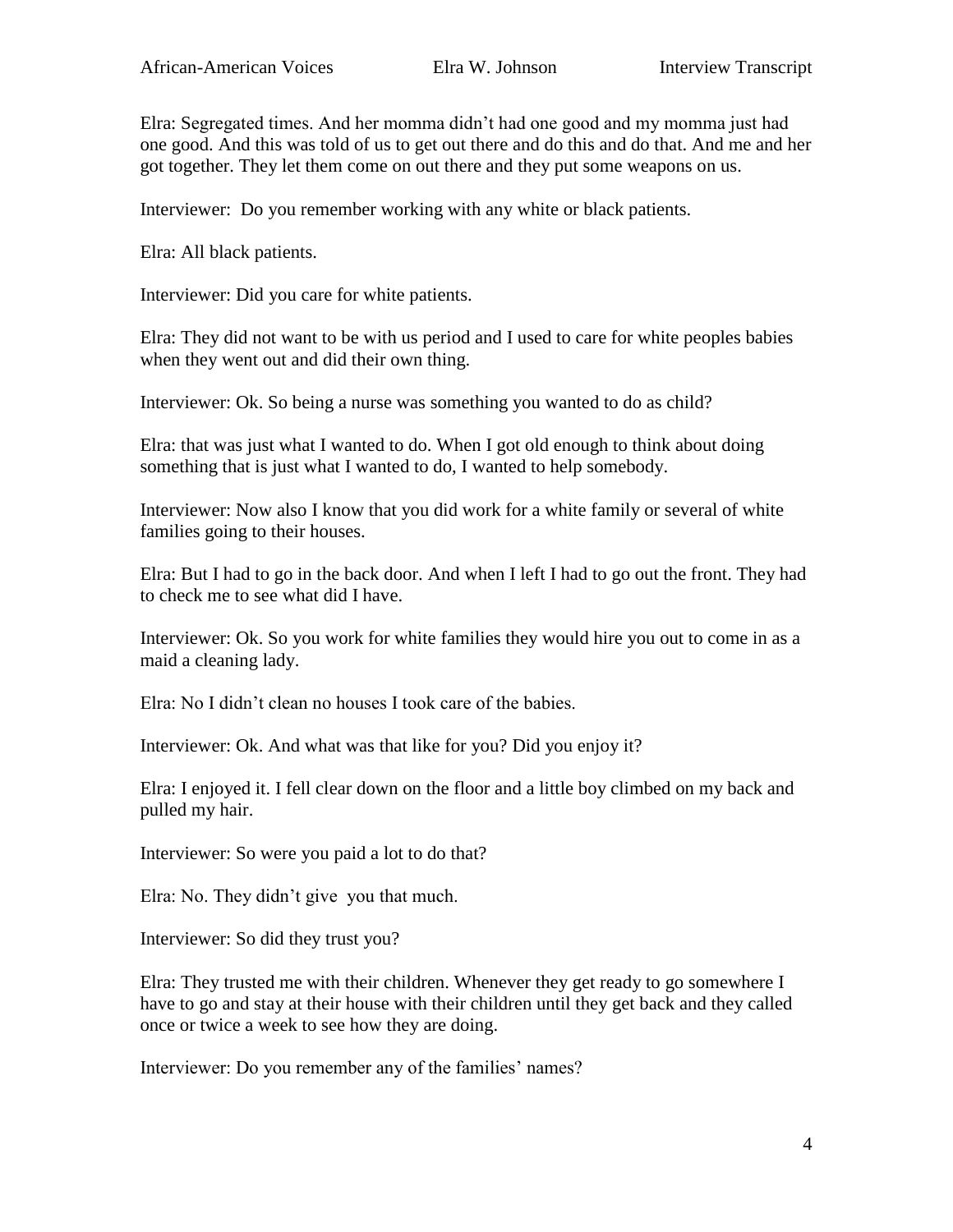Elra: I can't think of any of the families' names.

Interviewer: Did they live in Durrant?

Elra: Yeah.

Interviewer: Ok lets talk about your involvement in the church. Because I know that you went to Rice Chapel Church in Durrant, Mississippi.

Elra: Went to church every Sunday unless it rained and we didn't want to get wet.

Interviewer: I know that you were a Sunday school teacher.

Elra: I taught the little children and the white lady taught the bigger.

Interviewer: So did you enjoy.

Elra: I enjoyed it and I still like it. And I asked the Lord to help me help somebody.

Interviewer: You were doing that in the Sunday school you were teaching them about the church and the religion right?

Elra; That's right but what I'm saying I asked the Lord to please let me help somebody.

Interviewer: Obviously you would do that on latter on in your life and we will talk about that latter. Some of your involvement with the civil rights and stuff.

Elra: Yes, I was a head leader.

Interviewer: Let's talk a little more about the church and your role.

Elra: And they told me that if I didn't get out of the civil right stuff that I would get killed out there. If I die, die right. And I just stayed with it and no one said nothing else of me because I was going to lay the hammer down.

Interviewer: Let's talk a little bit about your involvement in the civil rights.

Elra: I was the head. Georgia Clark was on the side of me. She was from the West Station.

Interviewer: So how did you guys meet?

Elra: Georgia joined the church.

Interviewer: So you guys worked together?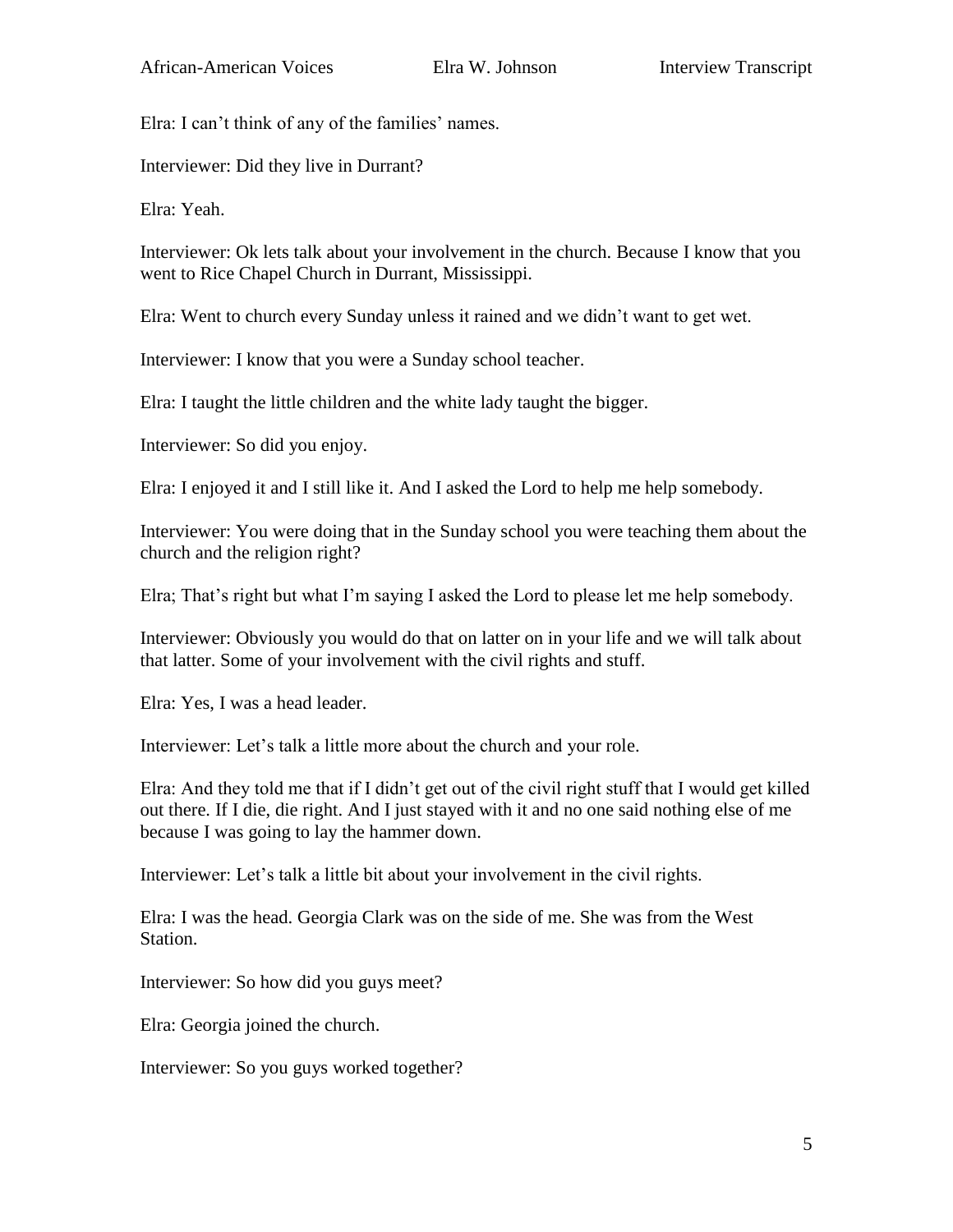Elra: We worked together and us didn't give a hoot. If they come in the front door and she look at me and I look at her and in there, good morning.

Interviewer: Are you talking about going to church now?

Elra: No at the people's houses we were working. We were supposed to go in the front door. The law told us, the police told us you aren't supposed to go in the back door you are supposed to go in the front door. Me and Georgia done it and they got mad at us.

Interviewer: Wasn't this pretty much the conditions at the time in the south.

Elra: Yes Sir.

Interviewer: Where colored people had to come in the back door.

Elra: He's sitting on this side of the door and she's sitting on that side of the door then they say stop and they had to see what we had.

Interviewer: So this really bothered you didn't it?

Elra: Yes, so I quit.

Interviewer: So you quit the job.

Elra: I sure did.

Interviewer: This type of racism, is this what motivates you?

Elra: Let me tell you one thing. White folk made Negro's Hell. I hate to say it like that. But you couldn't come in their front door and you couldn't eat out of their plates. And when they put dog food and then have the same thing placed on your plate. Me and Georgia saw them do it and just walked out.

Interviewer: Now you would react to this and you would become involved politically in Durrant, Mississippi. You would react to this you would see things like the discrimination and racism.

Elra: I would get up, what did they call it, I would call out and tell everything on white folk on what they did and wasn't scared. I had white folks standing behind me. Me and Georgia Clark done it.

Interviewer: How did you and Georgia Clark use the Mississippi Freedom Democratic party to get civil rights.

Elra: We were scared of the devil.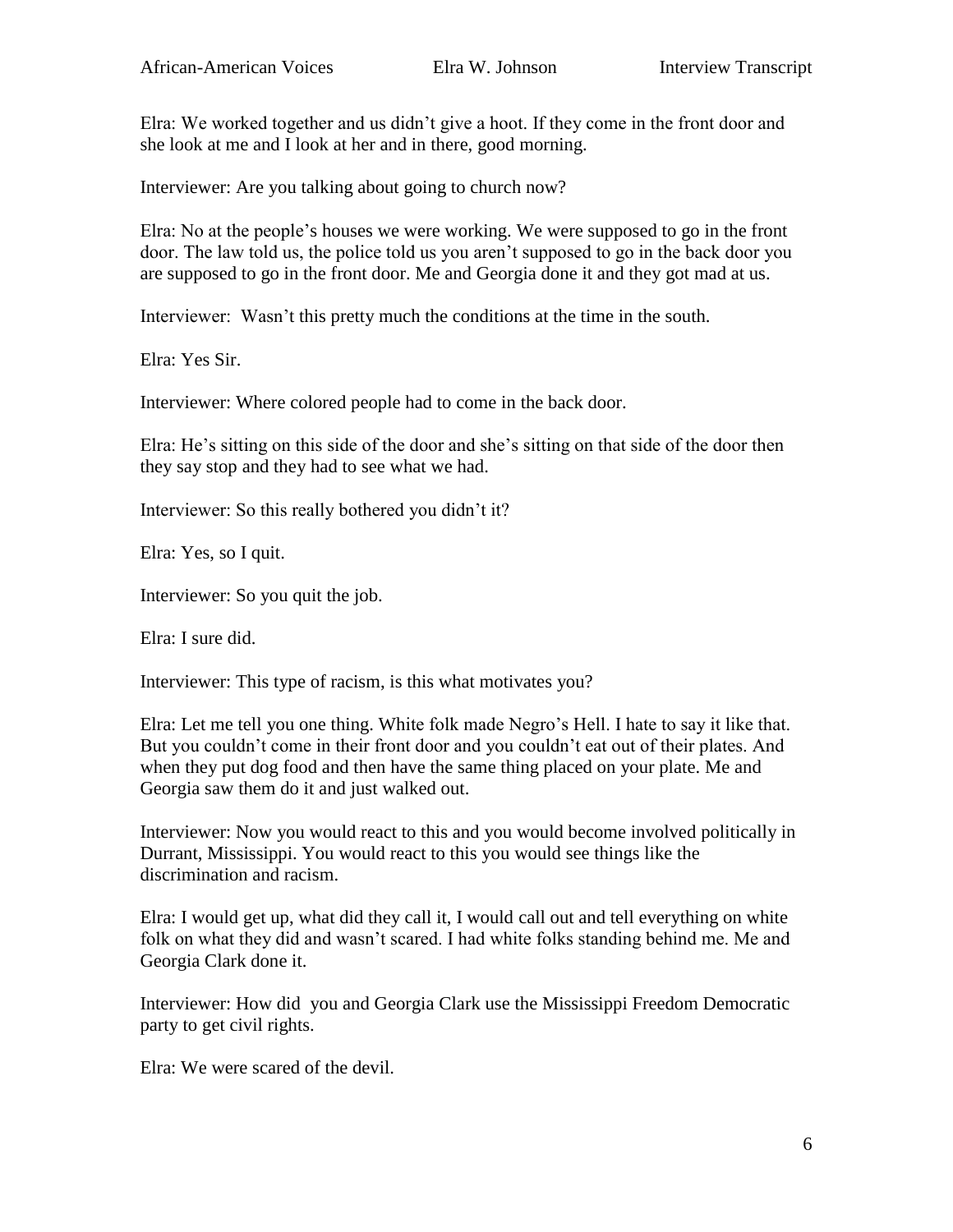Interviewer: Tell me about that organization you were a part of.

Elra: Freedom Democrat Party. Me and Georgia Clark. She lived in West and I lived in Durrant and she and I decide how they treated our old parents in the front and decided they aren't going to treat us like that. So me and her got out and protested and that opened the door for the next fella behind me could come in.

Interviewer: So you used the democratic party to fight for civil rights.

Elra: That's what us did. And us did like the devil too. They didn't want us in there but we went on in anyway. And they said come in the back door. I said, I will when I be going home and when I come in I came in the front door. But the police and the law told us don't ever go in the back, always go in the front. And us done what the police told us to do and the police were out there watching and so we did what they said. We went in the front door. And they didn't like it. So they hopped up and moved to Memphis. I don't know where they went but they didn't come back no more.

Interviewer: Can you talk about some of your political activities, what you were doing on the political scene as far as fighting for civil rights.

Elra: We weren't supposed to go to white, when we'd go to whites they would tell us opt go around. We weren't supposed to go in the front door. But me and Georgia Clark we did.

Interviewer: Do remember any of the awards, because you received a lot of awards for fighting racism.

Elra: I remember and they had it on the side of the road to kill me and Georgia Clark. But the white man was behind us and then they was going to do something and then he looked at us and said go ahead.

Interviewer: When and where was this?

Elra: In Durrant.

Interviewer: Where were you guys coming from?

Elra: That's where I live in Durrant.

Interviewer: You said that there was a white man behind you.

Elra: Yeah.

Interviewer: And he was going to kill you.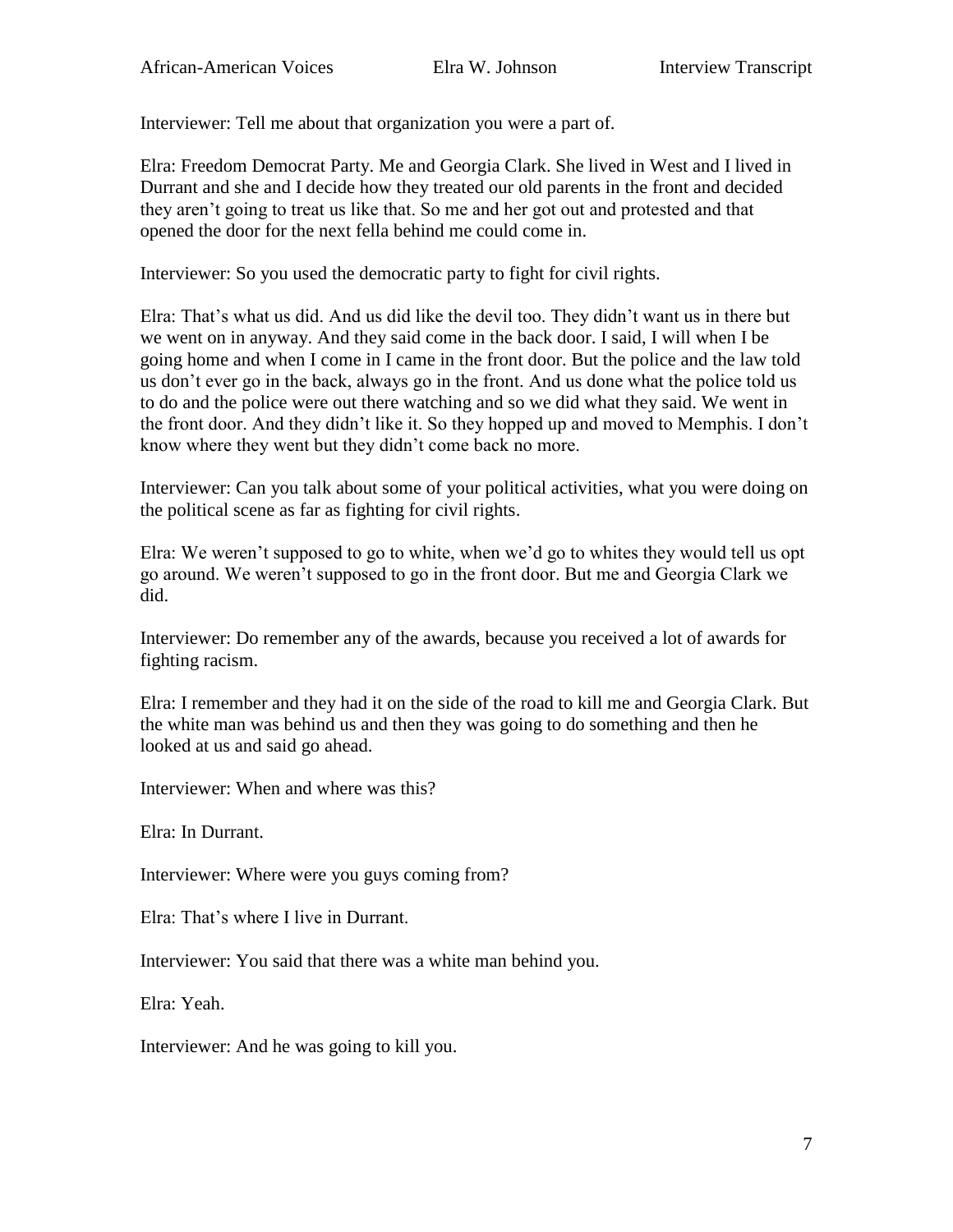Elra: Yeah. Wanted to kill me and Georgia for getting on the streets saying we were going to overcome one day.

Interviewer: Ok. You were marching. You and Georgia.

Elra: And we tried to get some of the other people, black people. And we said we are living on so and so's place but if we go out there and march we are going to have to move. Me and her told her forget it. But me and Georgia Clark done it.

Interviewer: So you guys started it but you tried to get the support of other black people but they would not follow you.

Elra; No No. They said no I am living on the man's place and if I get out there I've got to move.

Interviewer: So black people could not fight for civil rights for fear that they would get kicked off their land.

Elra: Right, now you are talking.

Interviewer: This shows a lot courage and strength, fearlessness on you.

Elra: And Georgia Clark. Me and her done it.

Interviewer: So it was you speaking up on racism that would

Elra: And they would ask us, the man that was orating would ask us, would they let you through the front door? I said no. They'll be sitting on the front porch and we have to go around and come in and then come back to the front porch.

Interviewer: Now you went to Washington DC didn't you?

Elra: Yes. The people got together and got the money and sit me to DC to talk. And what was the lead man's name?

Interviewer: Lyndon Johnson.

Elra: Johnson. We had to go and talk to him. And they had a school and a red gym. And we had to go there and tell them everything they asked us we told them. And when us go back some of them said they were going to do this and do that. And they wrote it down on paper. And they said that if anybody put their hand on you all then had to go.

Interviewer: Ok. So you would go to DC and talk to the president.

Elra: President Kennedy.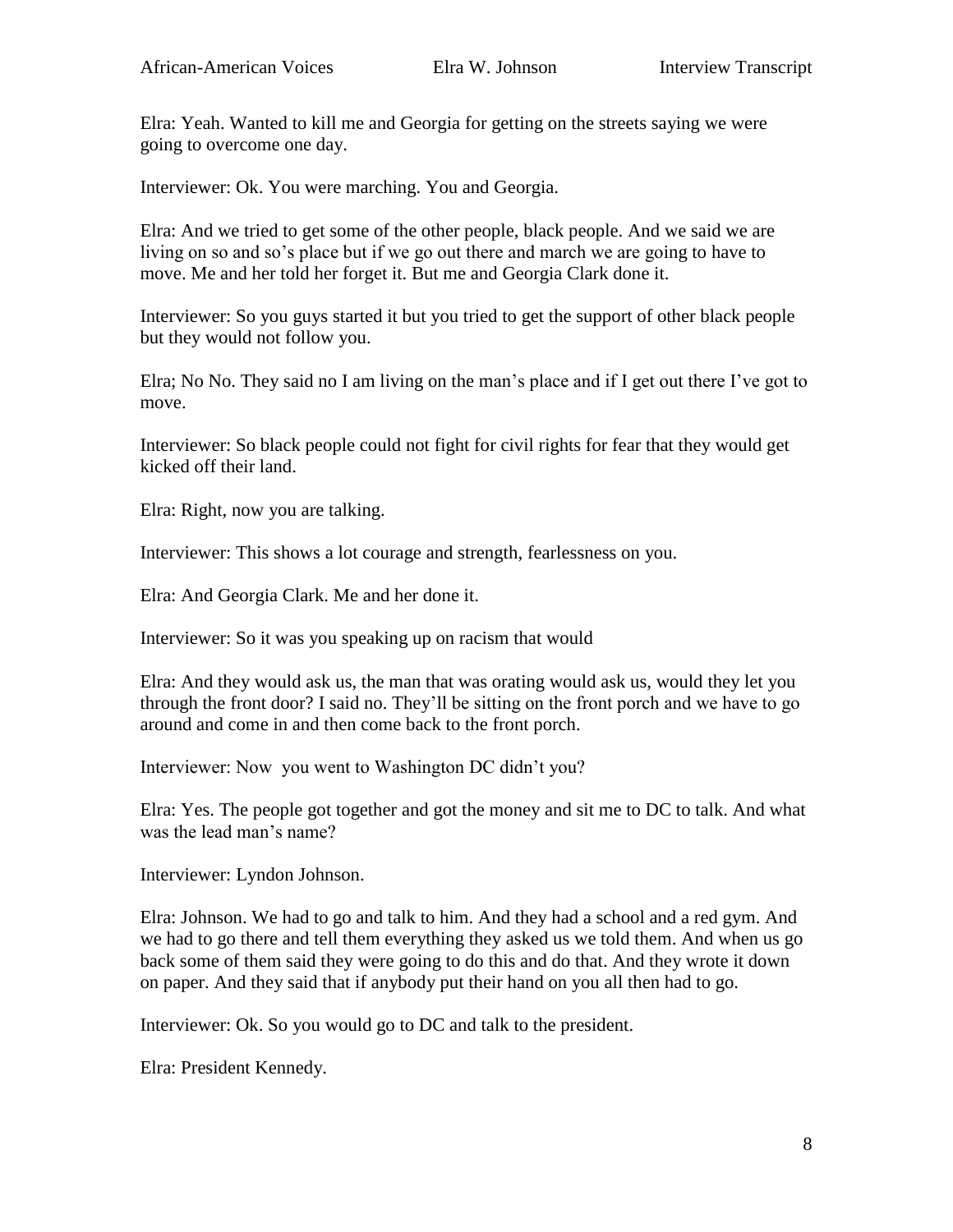Interviewer: Kennedy.

Elra: Kennedy was for the blacks.

Interviewer: So you liked Kennedy.

Elra: I liked him he was for the blacks.

Interviewer: So he listened to you.

Elra: And Georgia Clark. And Reverend Whitaker from Goodman.

Interviewer: Reverend Whitaker from your community.

Elra: Yes Reverend Whitaker came with us. He was a big dark man. He stood by us. With me and Georgia got out their by ourselves they were going to kill us then they stepped in.

Interviewer: When you were to return from Washington, DC a mayor from one of the neighboring towns in Mississippi gave you an award.

Elra: Yes, I got it at home.

Interviewer: Mayor of Shulla.

Elra: If us get out in the road and lead a march they don't want us to killed. And us boss man telling us you all need to do it. Risk your behind, ain't nobody going to harm you. The mayor was white he said it was about time Negro to have rights just like the whites. And he walked behind us. But me and Georgia Clark, Reverend Whitaker, and Crom lead the march down the highway. And we got on one side and let other folks on the other side and we sand as loud as we could sing, We'll overcome one day.

Interviewer: This was down highway 51 wasn't it.

Elra: It was.

Interviewer: It was a very important day.

Elra: It was. But me and Georgia Clark done it. Some were scared. White man told them you get out there and march you aren't going to have no where to stay when you get back and they believed it.

Interviewer: Your timing was good in that you got the support of the mayor, you went to talk to the President. So where did the march start and where did it end?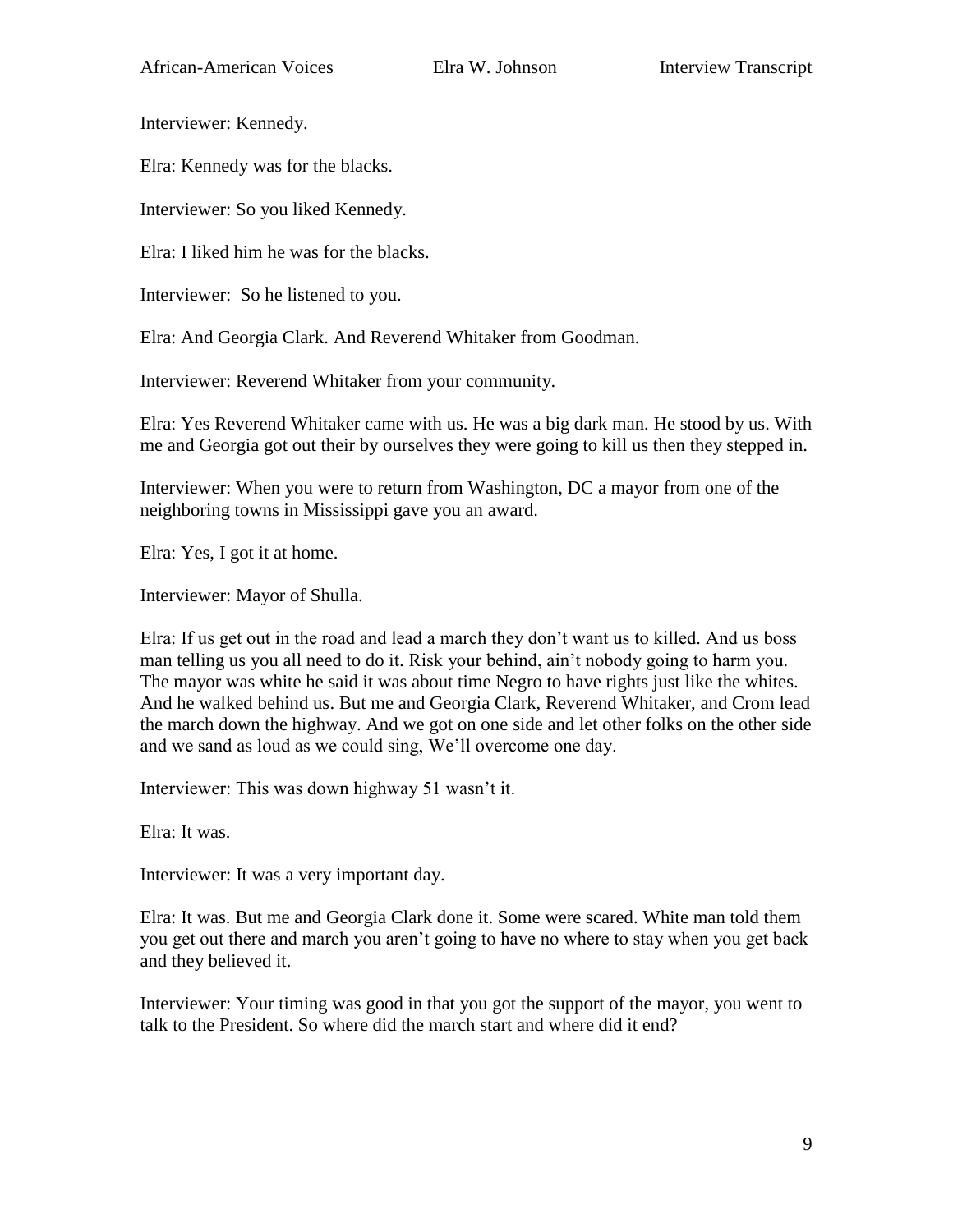Elra: In the highway. They told us you stay on this side and let all the day traffic come the other way. And me and Georgia Clark did it and was sang, "Lord we will overcome some day."

Interviewer: So why did you choose that song.

Elra: I don't know we just done it.

Interviewer: It was appropriate, it sounds appropriate.

Elra: Me and Georgia Clark we did it. We'll overcome one day. And that's the day they let us know. They didn't bother us no more. And used to come to our church but we couldn't got to their church. And we did what they told us to do. We went to their church and sat in the back and they came back there and said you'll come on up to the front you don't have to sit back there.

Interviewer: I know that you were also working with the NAACP.

Elra: That's powerful. If you would stand up on one foot they hang you.

Interviewer: The NAACP

Elra: I talking about they are tough. They were all black. Some white people don't believe in mistreating Negros.

Interviewer: So there were white people involved in the NAACP also?

Elra: Yes and they are ones who stood up on their feet and told us what to do and how to do it. The road, the highway is free for everybody. Get up in the highway and do it.

Interviewer: The NAACP was made up of white people.

Elra: They were black people but white people got in there with the Negro because they know they was right.

Interviewer: Now you got an award from the NAACP.

Elra: Yeah, I got one. Georgia Clark got one too. It was white folk that give it to us.

Interviewer: I know that you were fighting for civil rights. You were doing other things too. You were working with the youth and the head start program.

Elra: I worked with the head start with the little children. And what they did then, they put black kids and white kids in the same thing. The white people at first had their children going there and our children there. When they got in it deep all of them got together. And the black children and the white children at our momma and daddys house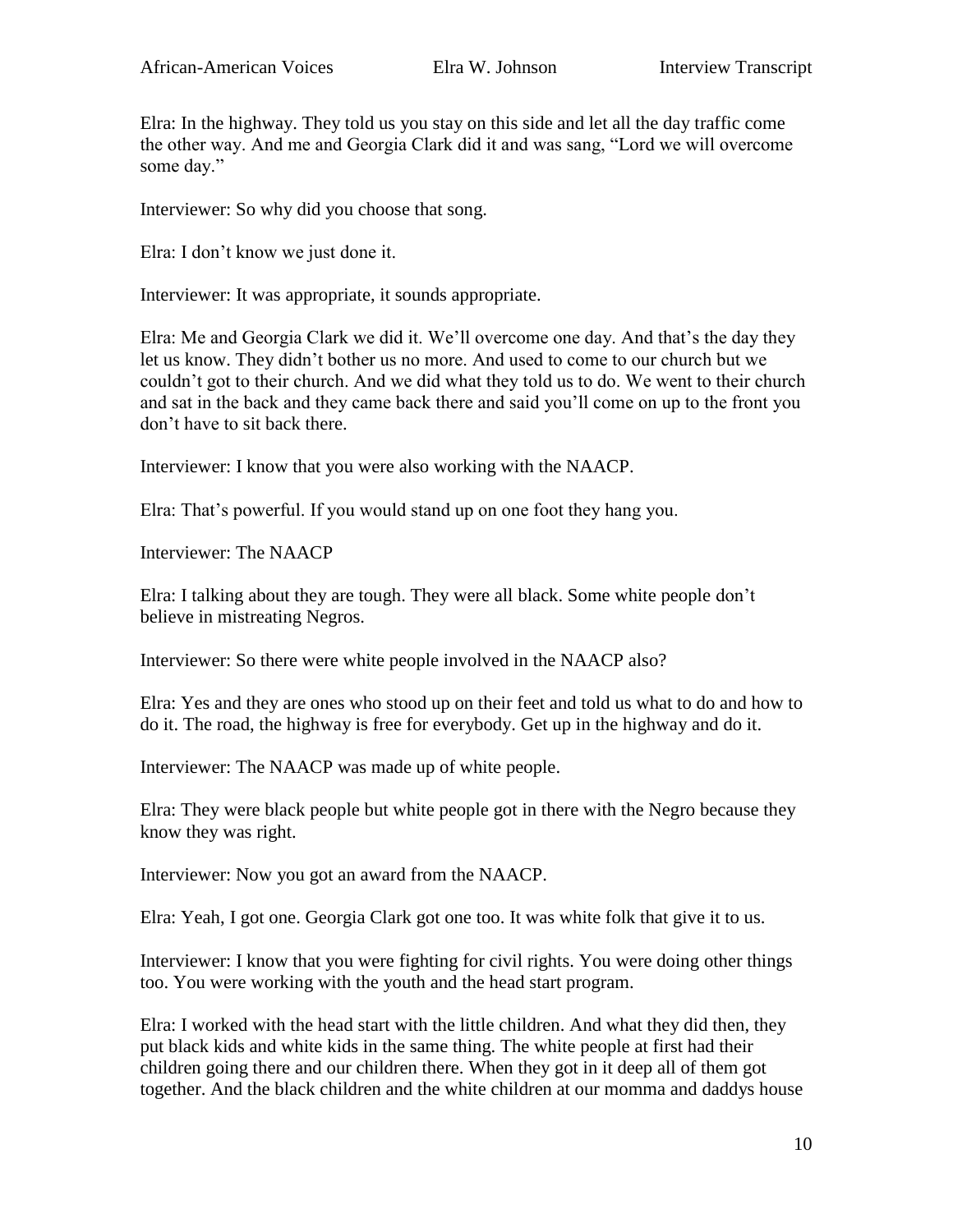playing together and when momma gets the food together and says "All children come on in." All of children went on in. There wasn't no difference.

Interviewer: So obviously you love working with children.

Elra: I do. White and black.

Interviewer: Because when you were going to school and coming up in Mississippi you were able to teach white kids.

Elra: Yeah. So they played at the house all the time. Sure did.

Interviewer: Let's talk about one thing lastly about Mississippi and why you were living.

Elra: That is my mother and dad's place so when they passed went home and still stay out there.

Interviewer: Let's talk about your husband Bud Johnson.

Elra: He was crippled.

Interviewer: Ok. I want to know.

Elra: He was scared. And then he'd tell me, you're going to get killed out there and then I'm going to have to kill somebody. And I said, no you aren't going to have to kill nobody.

Interviewer: Sounded like he had your back.

Elra: He had a gun he kept by the front door and he kept it loaded. But he didn't have to do that.

Interviewer: What about the time the KKK came to your house.

Elra: Well, he got out of the way but I took care of them. I dealt with them

Interviewer: You dealt with them. What did you do? They come to your house on horses in their robes.

Elra:Yeah they had all that stuff on.

Interviewer: The hate attire.

Elra: That is what it was. But I'll tell you one thing they couldn't scare me.

Interviewer: Tell me about that day.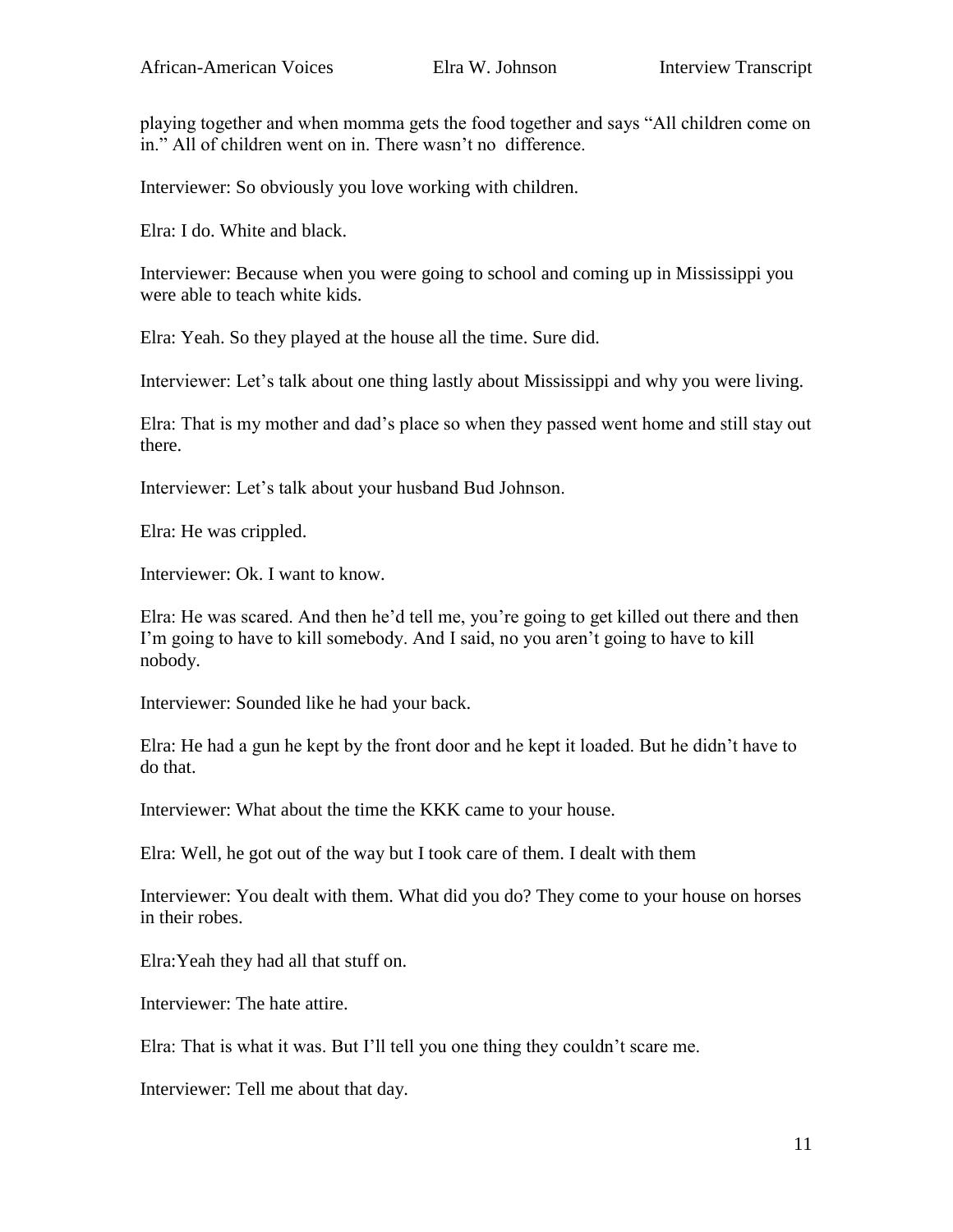Elra: I waken to a white man and he told me. Don't worry I'm right behind you and you know that.

Interviewer: And he was going to support you.

Elra: He supported me, he sure did.

Interviewer: Tell me about that day when you were at home, you and your husband together and the KKK came to your property. How did your husband react to that?

Elra: My husband was scared to death. I wasn't scared. His name was Bud Johnson. He said, I just don't see how you do that. I said you just stay on back I can take care of myself. I never carried a weapon I just left it with the Lord.

Interviewer: so did they say anything to you while they were on their horses around you house.

Elra: Not a word. And I sat there on the porch.

Interviewer: Did they burn a cross in your yard?

Elra: Yes sir. They burned up a cross in there. I didn't even move. He was acting a fool and I didn't move.

Interviewer: Can you describe their behavior, their action did they look at you stare at you.

Elra When they hit the ground. You think someone would run from their house. But I didn't. But I hadn't something right there.

Interviewer: You had your gun right there.

Elra: And they got scared and left.

Interviewer: So why do you think they came to your house?

Elra: They didn't want the Negro to have no freedom. I was working at the hospital in Durrant.

Interviewer: Shortly after your husband's death

Elra: I came to Waterloo.

Interviewer: And why did you come there?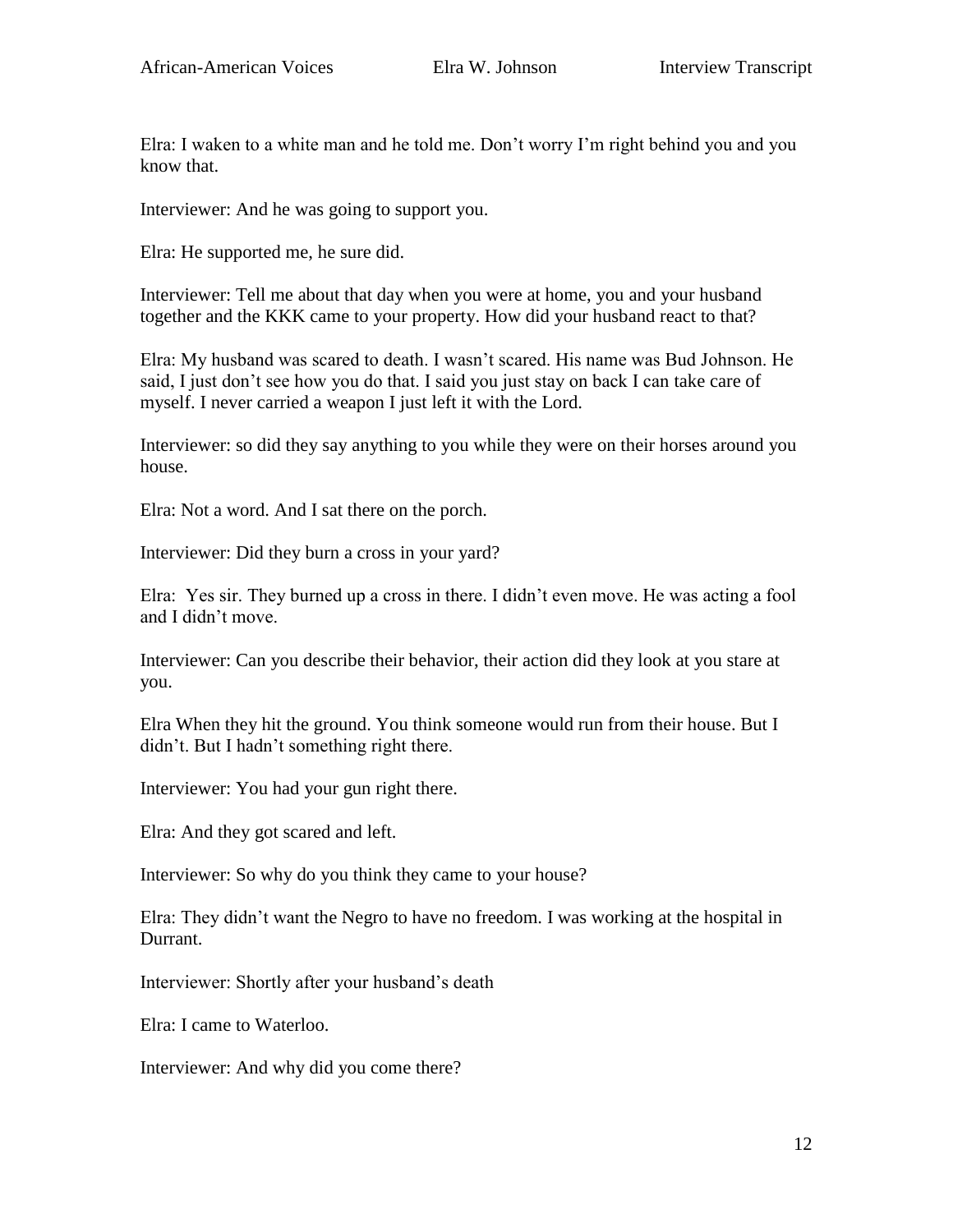Elra: All my folks up there. My relatives are in Waterloo.

Interviewer: For example, who takes care of you or who watches over you?

Elra: Nobody but the Lord.

Interviewer: Now I know that one of your children is here in Waterloo. Your son JB.

Elra: Him and his wife.

Interviewer: Ok. So would you come and stay with him.

Elra: If I ever had to stay with somebody that's who I would live with whether he wants me there are not I'm move in. I told him, I'm coming in buddy, he said I don't care.

Interviewer: Let's talk a little bit. You came to Waterloo and continue to do some volunteer work

Elra: I love to do work like that.

Interviewer: You worked with the senior citizens. You came to Waterloo in 1986.

Elra: Now I can't say that because I can't remember.

Interviewer: What are some of the things you remember when you first came to Waterloo.

Elra: Took care of old people. I went to their home but I couldn't come in the front door Ihad to go in the front door. This was in Waterloo. He was sitting on this side of the door and she was on that side of the door and then I would get searched but I didn't have nothing.

Interviewer: so you are here and Waterloo but you are still doing something you did for people in Mississippi so you are enjoying yourself.

Elra: I love to help sick folk. One day I'm going to be sick and I want somebody to help me.

Interviewer: And that is what you have JB your son to take care of you.

Elra: He may not want me and his wife may not want me but I'm coming.

Interviewer: You are coming either way.

Elra: But I'm just kidding.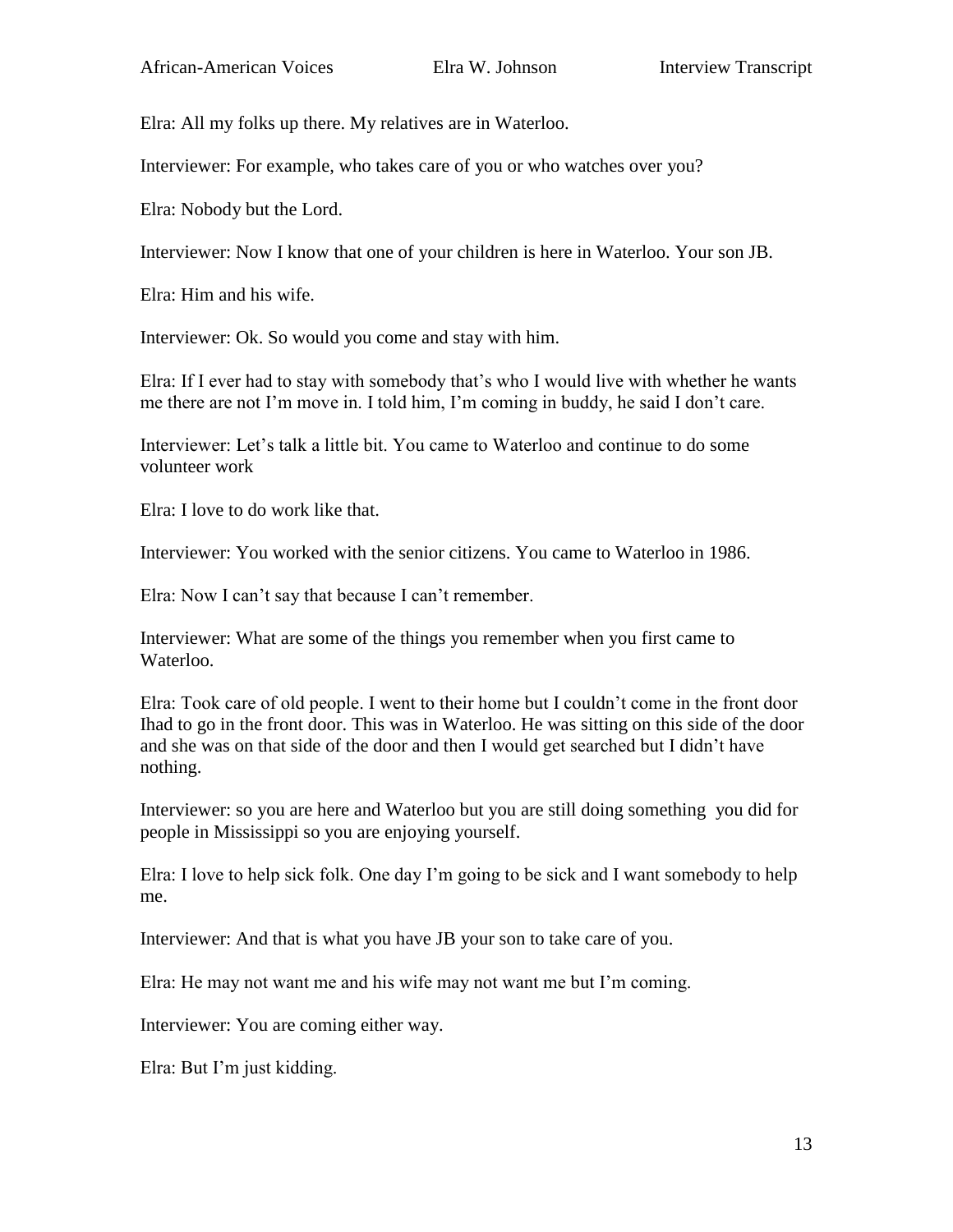Interviewer: Now you just recently had your birthday.

Elra: January 29.

Interviewer: How old were you?

Elra: I turned 100. And in my daddy's days some of them lived to be 105 and that is when George Washington was in the office.

Interviewer: So that runs in the family. So you will live to be 110 then??

Elra: I don't know, it is whatever the Lord do.

Interviewer: You are a member of Pamami Church. You are the oldest living member at this time.

Elra: I'm the oldest? I don't know.

Interviewer: That is where you had your birthday party. A lot of fun. Thank you so much for coming to Waterloo.

Elra: I don't mind talking about what I do because I never did nothing wrong.

Interviewer: Before we stop talking let's talk about your birthday party tell me how you are doing now?

Elra: I feel like I'm 12. I don't hurt no where.

Interviewer: So what would you say to young people coming up now if they want to be 100 how to take care of themselves.

Elra: You can't tell them nothing. They know more than you do.

Interviewer: So describe the party. Who came to the party?

Elra: So many I can't name them.

Interviewer: Friends and family.

Elra: White and black I took care of white folks children. The little things cant talk and they call me Latte. Momma T the bigger one call me. The little ones Latte. The babies run around all over the floor. At white folks house taking care of their children they were outside selling books and the children called me latte.

Interviewer: What does that mean to you?